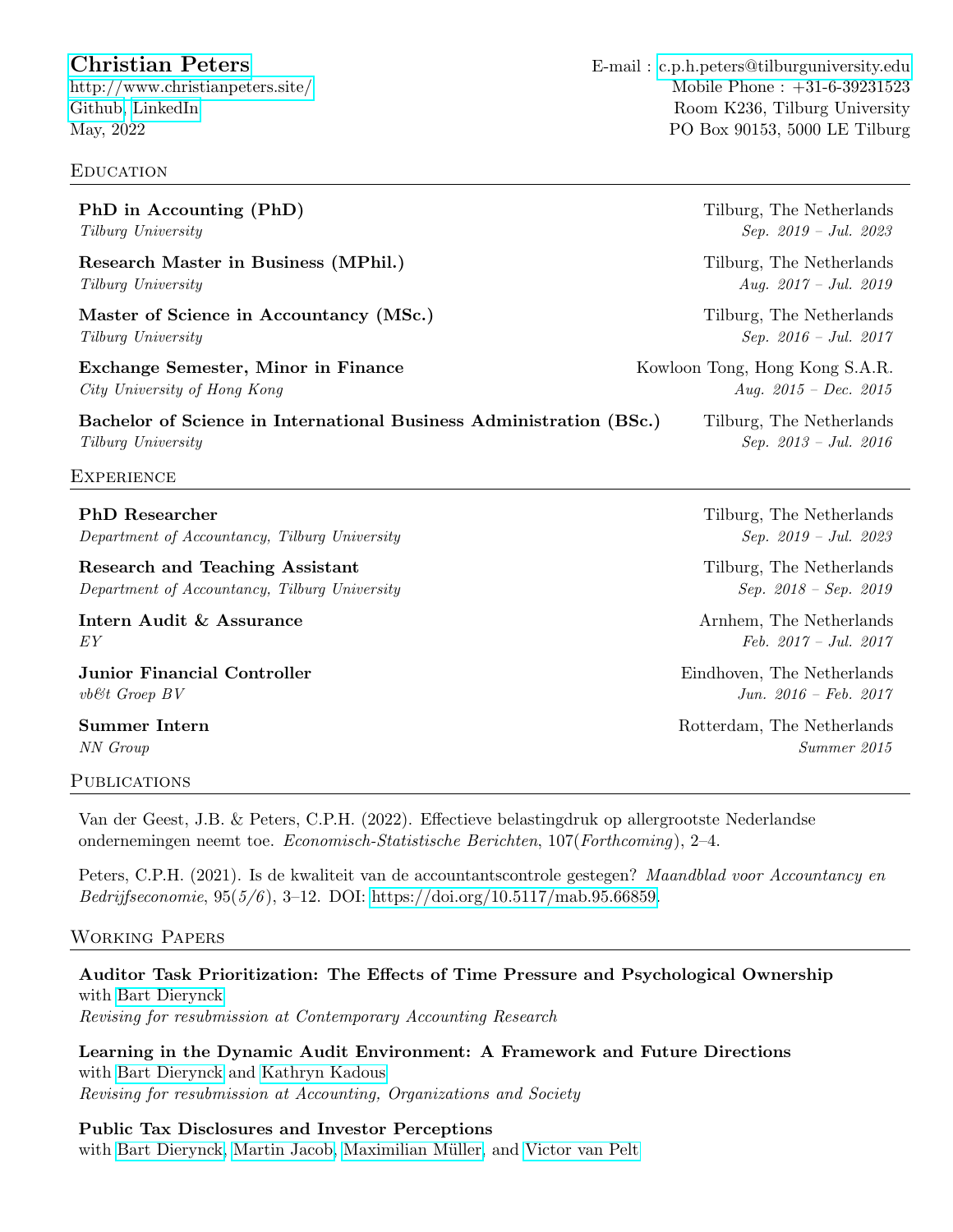# Survival of the Tax Fittest: Path Dependence in Corporate Tax Planning

with [Jesse van der Geest](https://www.tilburguniversity.edu/staff/j-b-vdrgeest) and [Martin Jacob.](https://www.whu.edu/en/faculty-research/finance-and-accounting-group/business-taxation/team/prof-dr-martin-jacob/)

# Corporate Tax Planning and Product Market Competition

with [John Gallemore,](https://www.johngallemore.com/) [Jesse van der Geest](https://www.tilburguniversity.edu/staff/j-b-vdrgeest) and [Martin Jacob.](https://www.whu.edu/en/faculty-research/finance-and-accounting-group/business-taxation/team/prof-dr-martin-jacob/)

# Work in Progress

# Client Evidence Provision and Audit Quality

with [Anna Gold,](https://research.vu.nl/en/persons/anna-gold) [Bart Dierynck,](https://www.tilburguniversity.edu/webwijs/show/b.dierynck.htm) and [Ivan Hagenbeek.](https://research.vu.nl/en/persons/ivan-hagenbeek) Preparing first draft.

Auditor Reliance on Automation Job Market Paper. Data Gathering.

Developmental Feedback in Auditing Firms with [Bart Dierynck](https://www.tilburguniversity.edu/webwijs/show/b.dierynck.htm) and [Kathryn Kadous.](https://goizueta.emory.edu/faculty/profiles/kathryn-kadous) Data Gathering at a Big 4 Auditing Firm.

#### Teaching Experience

| Bachelor                                                                                           |                  |
|----------------------------------------------------------------------------------------------------|------------------|
| Business Economics 1 for Economics: Accounting <i>[Evaluations: 4.6/5.0]</i>                       | $2019 - 2020$    |
| Financial Accounting 1 for IBA <i>[Evaluations: 4.4/5.0]</i>                                       | $2019 - 2020$    |
| Introduction to Bookkeeping <i>[Evaluations: 4.3/5.0; 4.7/5.0]</i>                                 | $2020$ – present |
| PASS-Supervisor for Economics and Business Economics Students                                      | $2019 - 2020$    |
| Supervisor Bachelor Thesis Accountancy                                                             | $2021 - 2022$    |
| <i>Master</i>                                                                                      |                  |
| Coordination Master Thesis in Accountancy                                                          | $2018 - 2019$    |
| Supervisor Master Thesis in Accountancy                                                            | $2019 - 2020$    |
| Supervisor of Replication Studies at Master File Accountancy [Evaluations: $4.3/5.0$ ; $4.7/5.0$ ] | $2019$ – present |
| Research Master / PhD                                                                              |                  |
| Guest Lecturer at Behavioral Analysis of Accounting                                                | 2019, 2021       |
| Guest Lecturer at The Limperg Institute Course Experiments                                         | 2020             |
| AWARDS AND HONORS                                                                                  |                  |

2019 - 2023 – FAR Audit Research PhD Grant (EUR 100,000) with Bart Dierynck and Kathryn Kadous

2014 - 2016 – Outreaching Honors Program graduate (Tilburg University)

# Media Coverage

The Financial Times, Het Financieele Dagblad, Quote, WHU Knowledge, FARView Podcast, Accountant.nl, Accountancyvanmorgen.nl, AccountantWeek.nl, AccountancyWorld.nl, TaxLive, Univers